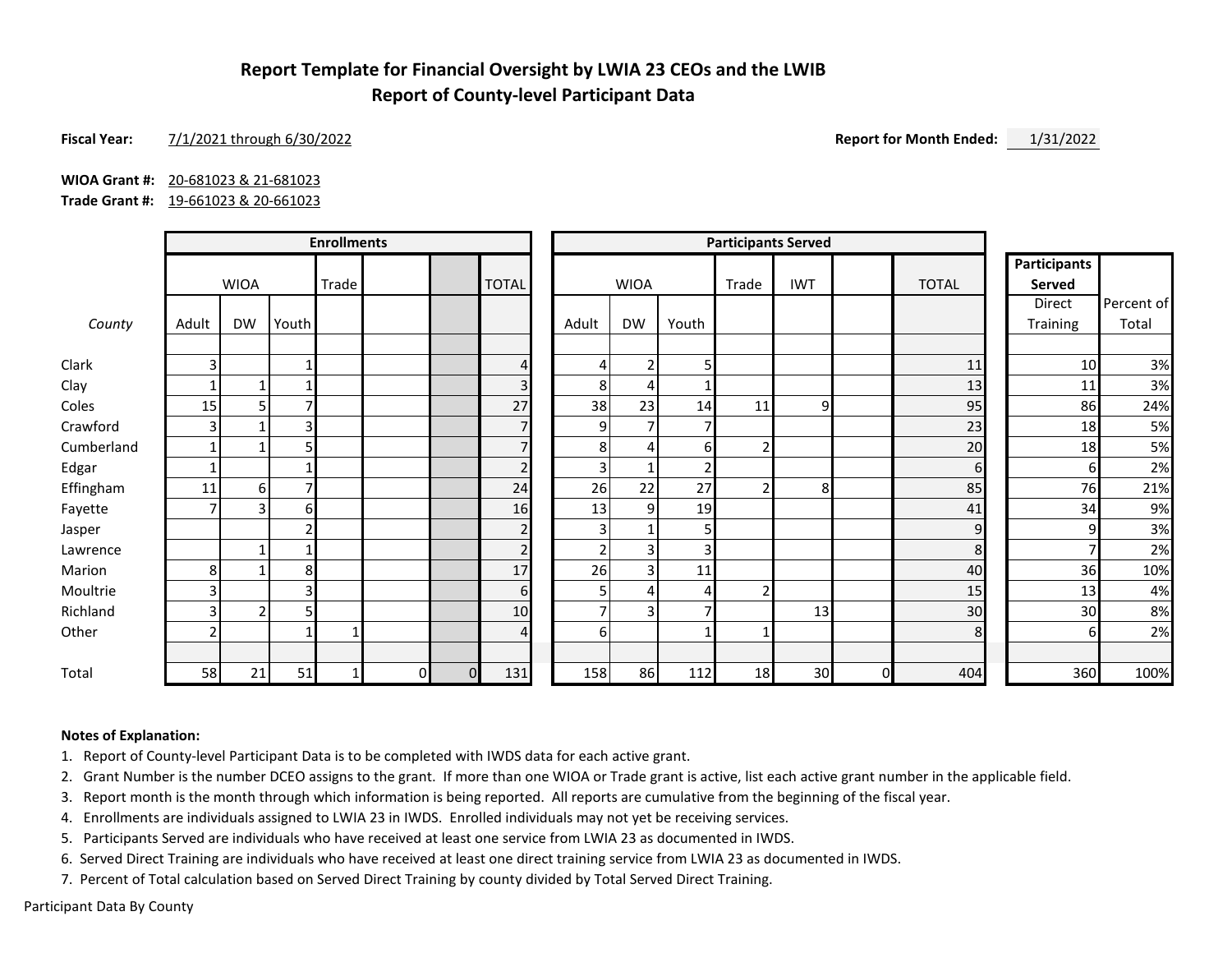## **LWIA 23 CEO and LWIB Financial Oversight Report of County-level Participant Direct Training Expenditures**

**Fiscal Year:** 07/01/2021 through 06/30/2022 **Report for Month Ended:** 1/31/2022

|            |               |                  |                                      |               | $19 - 661023/$ | $20 - 681023/$ |          |                        |            |
|------------|---------------|------------------|--------------------------------------|---------------|----------------|----------------|----------|------------------------|------------|
|            |               |                  | WIOA Formula - 20-681023 / 21-681023 | 20-661023     | 21-681023      |                |          |                        |            |
|            |               |                  |                                      |               |                | Incumbent      |          |                        |            |
|            |               |                  | Youth In                             | Youth Out of  |                | Worker         |          |                        | Percent of |
| County     | Adult         | <b>DW</b>        | School                               | School        | Trade          | Training       |          | <b>Total By County</b> | Total      |
| Clark      | 5,486         | 392              | 6,685                                | 4,807         |                |                | \$       | 17,371                 | 2%         |
| Clay       | 23,110        | 15,117           |                                      | 3,806         |                |                | \$       | 42,032                 | 5%         |
| Coles      | 54,366        | 40,211           | 15,148                               | 26,790        | 20,718         | 10,255         |          | 167,487                | 20%        |
| Crawford   | 34,928        | 31,747           | 17,854                               | 1,871         |                |                | \$       | 86,399                 | 10%        |
| Cumberland | 17,882        | 3,236            | 14,256                               | 5,234         | 3,279          |                | \$       | 43,887                 | 5%         |
| Edgar      | 4,806         |                  | 190                                  | 10,794        |                |                | \$       | 15,790                 | 2%         |
| Effingham  | 39,542        | 34,889           | 31,337                               | 22,180        | 5,516          |                | \$       | 133,463                | 16%        |
| Fayette    | 26,690        | 19,031           | 8,835                                | 37,149        |                |                | \$       | 91,705                 | 11%        |
| Jasper     | 10,214        | 3,414            | 6,176                                | 9,386         |                |                | \$       | 29,189                 | 3%         |
| Lawrence   | 9,133         | 6,825            | 1,014                                | 5,620         |                |                | \$       | 22,592                 | 3%         |
| Marion     | 43,956        | 8,660            | 6,073                                | 34,444        |                |                | \$       | 93,133                 | 11%        |
| Moultrie   | 7,788         | 14,324           | 4,689                                | 1,836         | 2,804          |                | \$       | 31,440                 | 4%         |
| Richland   | 7,996         | 11,043           | 12,778                               | 2,605         |                |                | \$       | 34,422                 | 4%         |
| Other      | 14,968        |                  |                                      | 8,225         | 4,438          |                | \$       | 27,630                 | 3%         |
| Total      | \$<br>300,863 | \$<br>188,888 \$ | 125,036                              | \$<br>174,746 | \$<br>36,754   | \$<br>10,255   | \$<br>\$ | 836,541                | 100%       |

### **Notes of Explanation:**

1. Report of County-level Participant Direct Training Expenditures is to be completed with CEFS expenditure data for each active grant.

2. Report month is the month through which information is being reported. All reports are cumulative from the beginning of the fiscal year.

3. Total by County is the cumulative amount of direct training expenditures by county.

4. Percent of Total calculation based on Total by County divided by total direct training expenditures.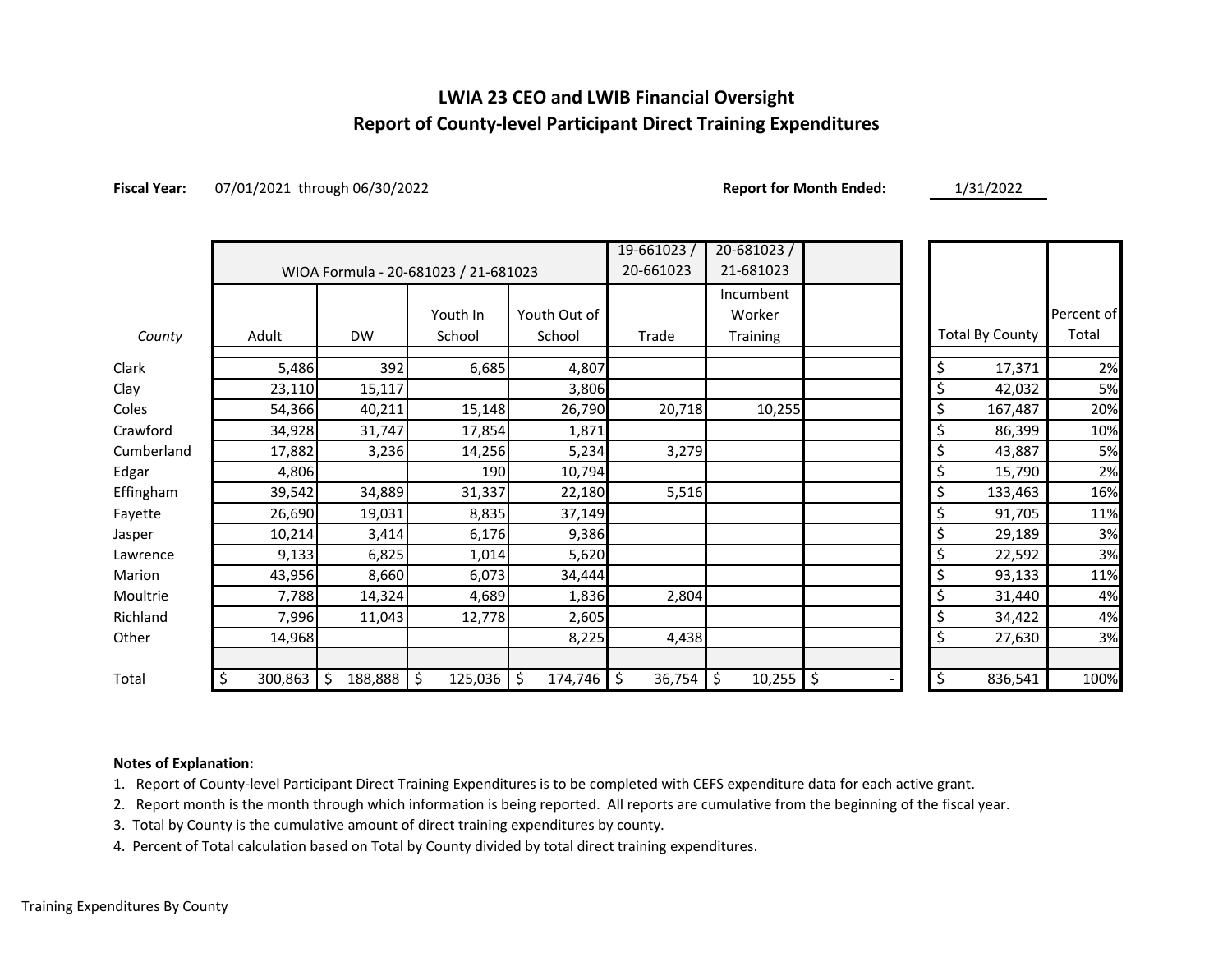## **LWIA 23 CEO and LWIB Financial Oversight Key Metrics for Financial Oversight of WIOA Formula Grants**

| <b>WIOA Grant Numbers:</b>      | 20-681023 / 21-681023                    |               | 1/31/2022                          |                      |                          |  |  |  |
|---------------------------------|------------------------------------------|---------------|------------------------------------|----------------------|--------------------------|--|--|--|
|                                 |                                          | <b>Status</b> |                                    |                      |                          |  |  |  |
| Metric                          | <b>Standard</b>                          | Adult         | <b>Dislocated</b><br><b>Worker</b> | $Youth-In$<br>School | Youth – Out<br>of School |  |  |  |
| Obligations - Year 1 20-681023  | $80\%$ by June $30th$ - see note 8 below | $F***$        | M                                  | $F***$               | $F***$                   |  |  |  |
| Obligations - Year 2 20-681023  | 100% by June $30^{\text{th}}$            | MG            | MG                                 | MG                   | MG                       |  |  |  |
| Obligations - Year 1 21-681023  | $80\%$ by June $30th$                    | N             | N                                  | N                    | N                        |  |  |  |
| Obligations - Year 2 21-681023  | 100% by June $30^{\text{th}}$            | MG            | MG                                 | N                    | N                        |  |  |  |
| <b>Direct Training Expenses</b> | 50% of total expenditures                | MG            | MG                                 |                      |                          |  |  |  |
| Youth - In School 20-681023     | Not more than 50% of youth budget        |               |                                    | MG                   |                          |  |  |  |
| Youth - In School 21-681023     | Not more than 50% of youth budget        |               |                                    | MG                   |                          |  |  |  |
| Youth $-20-681023$              | Minimum 20% for work experience          |               |                                    | N                    |                          |  |  |  |
| Youth $-21-681023$              | Minimum 20% for work experience          |               |                                    | N                    |                          |  |  |  |

### **Notes of Explanation:**

- 1. A key metrics report is to be completed for the active formula grants.
- 2. The grant number is the number DCEO assigns to the grant.

3. Report month is the month through which information is being reported. All reports are cumulative from the beginning of the grant period and should tie to entries made on the Grant Reporting System (GRS). GRS entries for the report month are required to be made within 20 days of the end of the previous month.

4. As shown, some metrics apply separate standards for each of the two years for which formula grant funding is available.

5. The budget and expenses for grant amounts allocated for administration costs are not included in the calculation of the obligations metrics. The Year 1 obligations measure is prorated to reflect cumulative minimum obligations of 6.67% per month (i.e., 80% divided by 12).

6. The direct training expenses metric applies to adults and dislocated workers only and is calculated based on all available funds for the program year, including funds carried in from the previous year.

7. Status indicators are as follows: MG=Meeting; N= Not Meeting; M= Met; F= failed

8. \*\*\*A waiver request regarding the 80% obligation rate for the PY20 funds was approved as long as certain conditions are met, including implementing the action plan and strategies submitted along with recurring communication of progress to DCEO.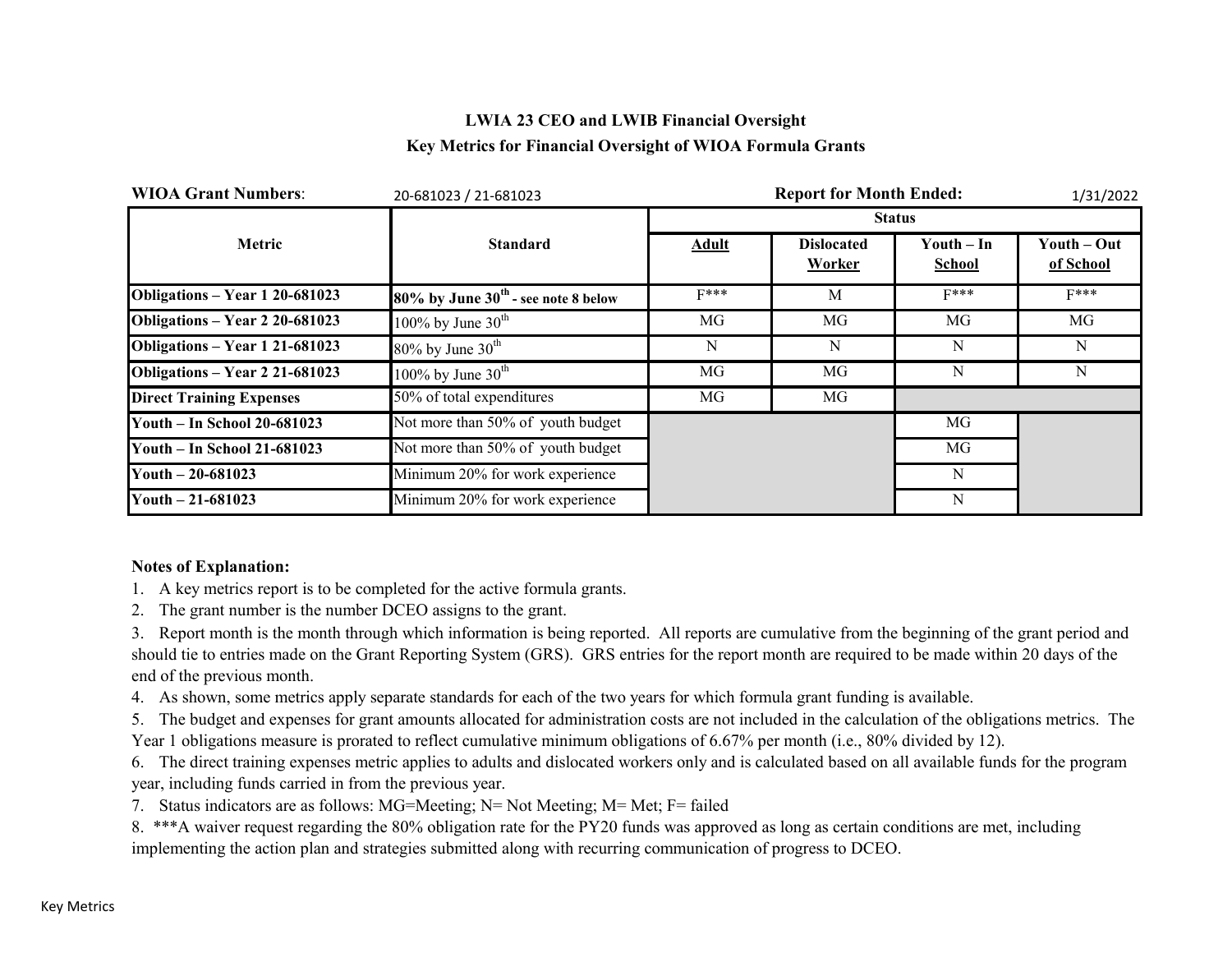# Lake Land College Statement of Expenditures January 2022

(In Whole Numbers)

|                           | Current<br>Expense | Y-T-D<br><b>Expense</b> | <b>PY21</b><br>Annual<br><b>Budget</b> | Annual<br><b>Budget</b><br>Remaining | %<br>Spent |
|---------------------------|--------------------|-------------------------|----------------------------------------|--------------------------------------|------------|
| Expenses                  |                    |                         |                                        |                                      |            |
| <b>Salaries</b>           | 14.337             | 104.452                 | 181,000                                | 76.548                               | 57.7%      |
| <b>Fringe Benefits</b>    | 6,214              | 40.628                  | 80,280                                 | 39,652                               | 50.6%      |
| Travel / Training / Mtgs  | 0                  | 115                     | 8,000                                  | 7,885                                | 1.4%       |
| Contractual               | 0                  | 858                     | 2,000                                  | 1,142                                | 42.9%      |
| <b>Facility Costs</b>     | 539                | 3,771                   | 10,000                                 | 6,229                                | 37.7%      |
| Office / Operations Costs | 1,961              | 62,317                  | 77,700                                 | 15,383                               | 80.2%      |
| <b>Total Expenses</b>     | 23,051             | 212,141                 | 358.980                                | 146,839                              | 59.1%      |

### Notes of Explanation:

1. Detailed expenditure information is available to the CEOs and LWIB upon request.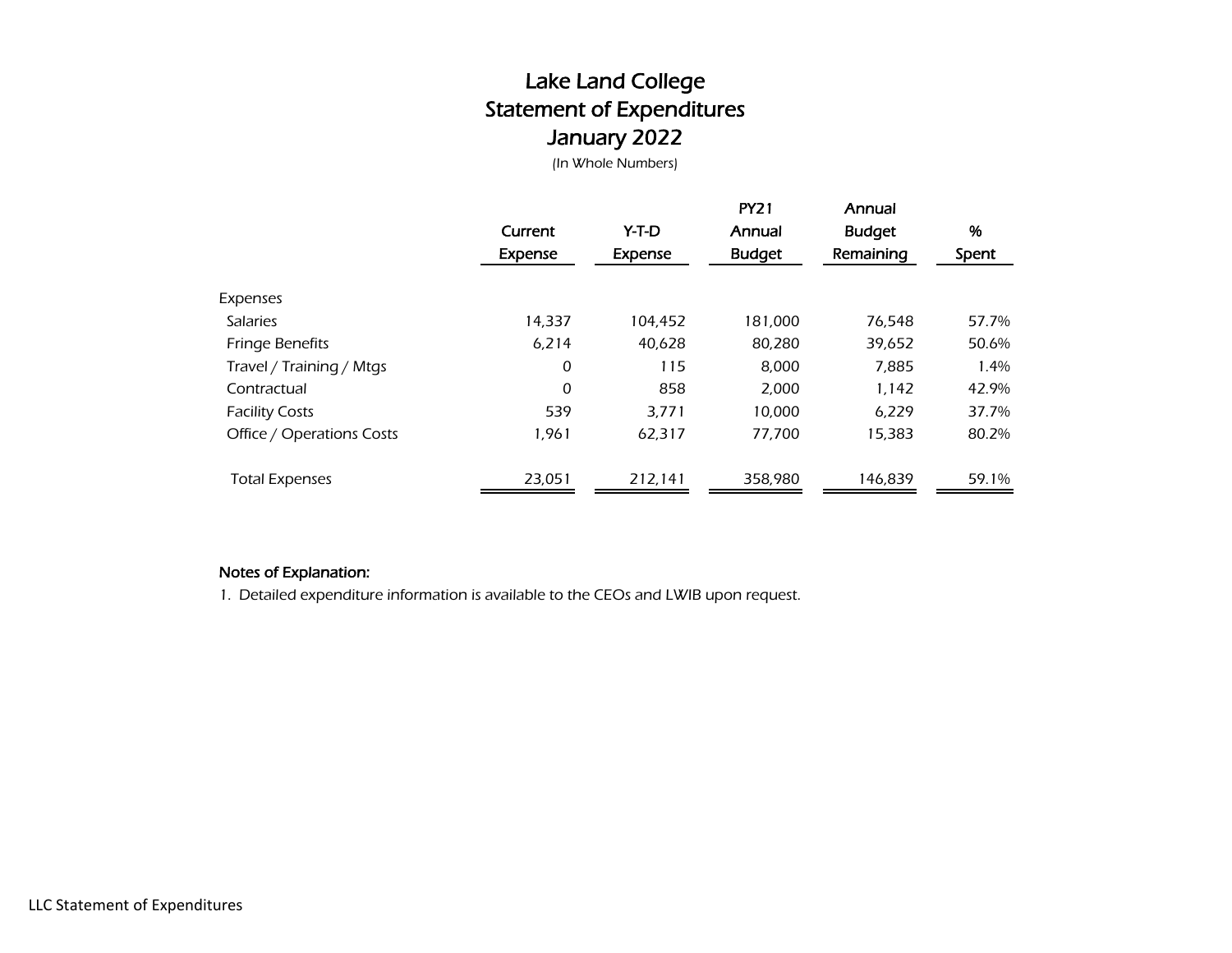## **Report for Financial Oversight by CEOs and LWIB Summary of Financial Activity for Service Providers**

|                               |               |         |           | <b>Report for Month Ended:</b> |                          | 1/31/2022 |  |
|-------------------------------|---------------|---------|-----------|--------------------------------|--------------------------|-----------|--|
| <b>Service Provider Name:</b> | <b>CEFS</b>   |         |           |                                |                          |           |  |
|                               | <b>Budget</b> |         | Expenses  |                                | <b>Remaining Balance</b> |           |  |
| Line Item                     | Amount        | % Total | Amount    | % Total                        | Amount                   | % Total   |  |
| Direct Training               | 2,762,382     | 74.8%   | 1,174,032 | 72.1%                          | 1,588,350                | 77.0%     |  |
| All Other                     | 928,645       | 25.2%   | 454,821   | 27.9%                          | 473,825                  | 23.0%     |  |
| Total                         | 3,691,027     | 100.0%  | .628,853  | 100.0%                         | 2,062,174                | 100.0%    |  |

### **Notes of Explanation:**

1. CEFS is the only service provider in LWIA 23.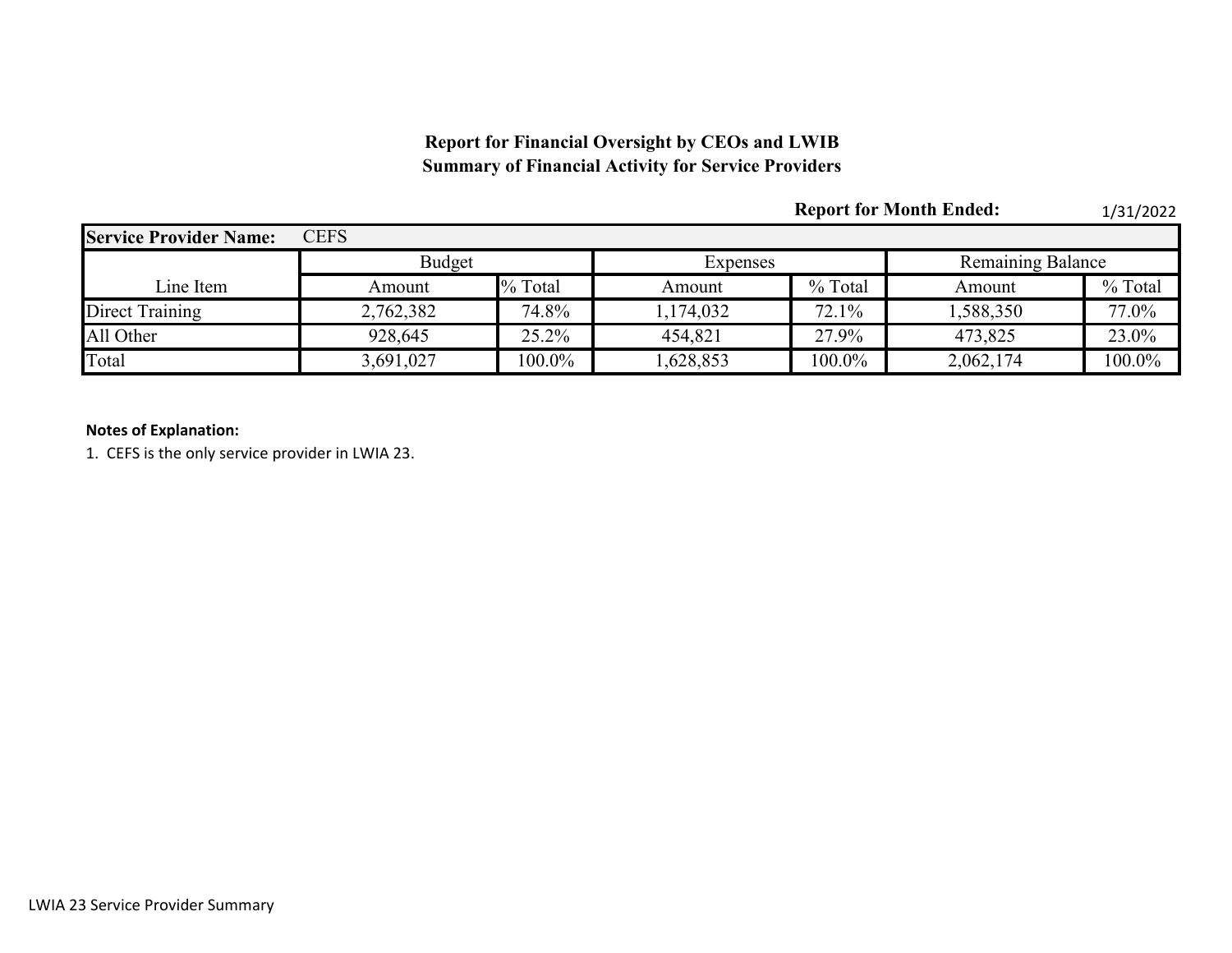## **Report for Financial Oversight by LWIA 23 CEOs and the LWIB Report of Training Provider Expenditures**

| Fiscal Year: 07/01/2021 through 06/30/2022 | <b>Month Ended:</b>      |                          |                          | 1/31/2022               |
|--------------------------------------------|--------------------------|--------------------------|--------------------------|-------------------------|
|                                            | <b>Current Month</b>     |                          |                          |                         |
| <b>Training Provider</b>                   |                          | <b>Expenses</b>          |                          | <b>Expenses to Date</b> |
| <b>Advanced Healthcare Training</b>        | \$                       | $\blacksquare$           | \$                       |                         |
| <b>Barnes &amp; Noble</b>                  | $\overline{\$}$          |                          | $\overline{\$}$          |                         |
| Capital Area School of Practical Nursing   | $\overline{\$}$          |                          | \$                       |                         |
| Coding For Success                         | $\overline{\mathcal{E}}$ |                          | \$                       |                         |
| College of Dupage                          | $\overline{\$}$          |                          | \$                       |                         |
| Danville Area Community College            | \$                       | $\blacksquare$           | \$                       | $\blacksquare$          |
| <b>Eastern Illinois University</b>         | \$                       |                          | \$                       |                         |
| <b>Effingham Academy of Cosmetology</b>    | \$                       |                          | $\overline{\mathcal{S}}$ |                         |
| <b>Illinois Eastern Community Colleges</b> | \$                       | 60.00                    | \$                       | 104,525.00              |
| Indiana State University                   | $\overline{\$}$          |                          | \$                       |                         |
| <b>IUPUI</b>                               | $\overline{\$}$          |                          | $\overline{\$}$          |                         |
| <b>Ivy Tech Community College</b>          | $\overline{\$}$          |                          | \$                       |                         |
| Janice Gebke RN                            | $\overline{\mathcal{E}}$ |                          | \$                       |                         |
| John A. Logan College                      | $\overline{\$}$          |                          | $\overline{\mathcal{S}}$ |                         |
| Kaskaskia College                          | $\overline{\mathcal{E}}$ | 4,195.00                 | \$                       | 109,467.93              |
| Lake Land College                          | \$                       | 3,146.72                 | \$                       | 222,429.79              |
| Lakeview College of Nursing                | $\overline{\$}$          |                          | $\overline{\$}$          |                         |
| <b>Lincoln Land Community College</b>      | $\overline{\mathcal{S}}$ |                          | \$                       | 3,900.00                |
| <b>Lincoln Trail College</b>               | \$                       |                          | \$                       |                         |
| <b>Milikin University</b>                  | \$                       |                          | \$                       |                         |
| <b>National Pipe Trades</b>                | \$                       |                          | \$                       |                         |
| <b>Parkland College</b>                    | \$                       |                          | \$                       | 4,890.50                |
| <b>Premier CDL Training</b>                | $\overline{\$}$          |                          | $\overline{\$}$          |                         |
| Rend Lake College                          | $\overline{\$}$          |                          | \$                       |                         |
| <b>Richland Community College</b>          | \$                       | ۰                        | \$                       | 2,328.00                |
| Southern Illinois University - Carbondale  | $\overline{\$}$          | $\overline{\phantom{a}}$ | $\overline{\$}$          | 4,335.38                |
| Southern Illinois Book and Supply          | $\overline{\$}$          | $\blacksquare$           | \$                       |                         |
| Southwestern Illinois College              | $\overline{\$}$          | Ξ.                       | $\overline{\$}$          |                         |
| <b>Truck Driver Institute</b>              | $\overline{\$}$          |                          | $\overline{\$}$          |                         |
| University of Illinois - Springfield       | $\overline{\mathbf{3}}$  |                          | \$                       |                         |
| <b>Vincennes University</b>                | $\overline{\mathcal{S}}$ |                          | \$                       |                         |
| <b>Notes of Explanation:</b>               |                          | Total \$                 |                          | 451,876.60              |

1) All training providers with expenses charged to an LWIA 23 grant during the fiscal year are listed.

2) Training providers generally invoice by semester.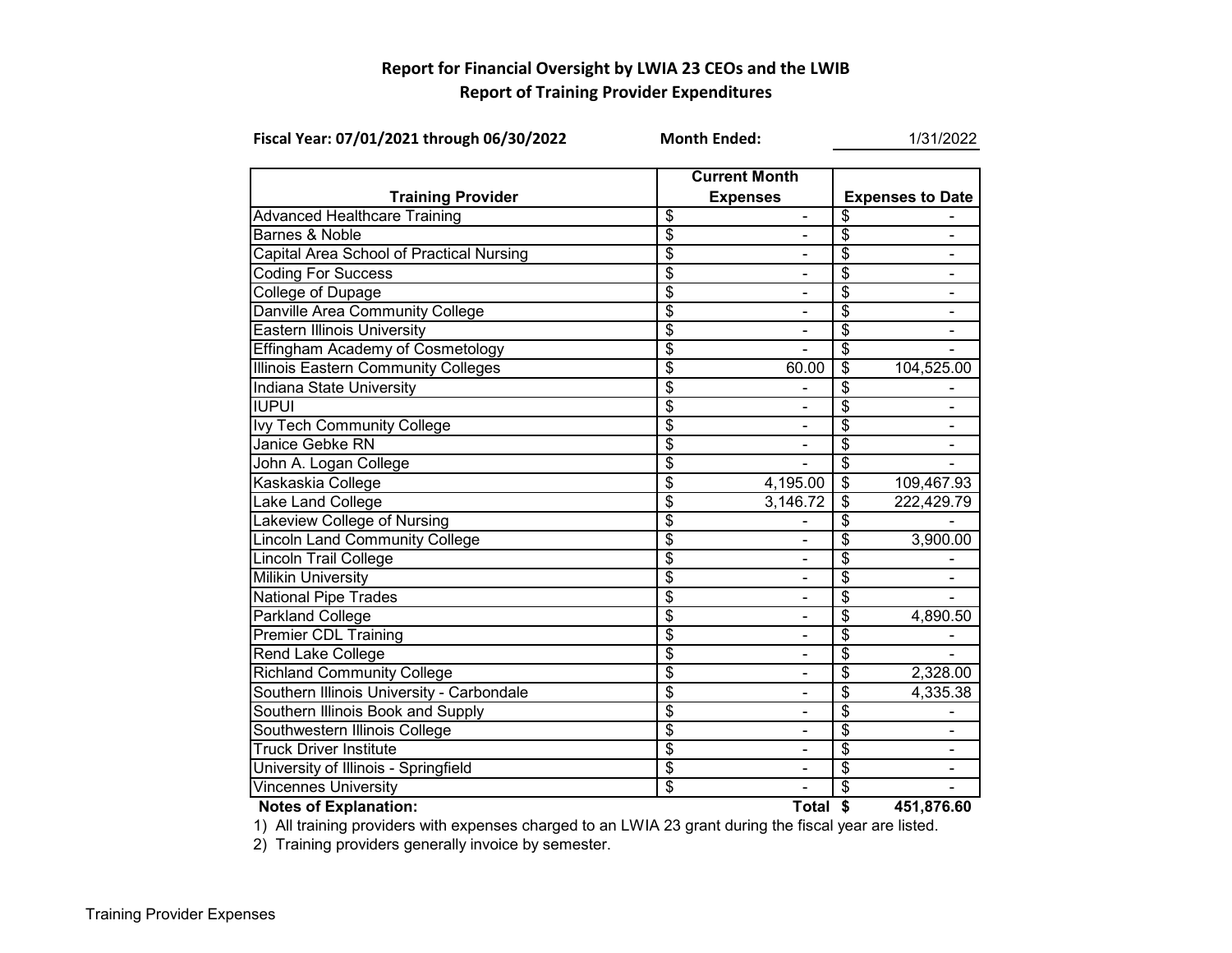# **LOCAL WORKFORCE INNOVATION BOARD 23 GRS GRANT SUMMARY JANUARY 2022**

\* Cash balance as of 02/18/22

| Grant #20-681023              |               |              |                |                  |                  |                |
|-------------------------------|---------------|--------------|----------------|------------------|------------------|----------------|
| <b>WIOA Formula Grant</b>     |               |              |                | <b>CASH</b>      | <b>CASH</b>      |                |
| 7/1/20 thru 6/30/22           | <b>BUDGET</b> | <b>COSTS</b> | <b>BALANCE</b> | <b>AVAILABLE</b> | <b>REQUESTED</b> | <b>BALANCE</b> |
| Administration                | 323,362.00    | 207,588.25   | 115,773.75     |                  |                  |                |
| <b>Youth In School</b>        | 247,290.00    | 296,415.79   | (49, 125.79)   |                  |                  |                |
| <b>Youth Out Of School</b>    | 741,870.00    | 516,984.33   | 224,885.67     |                  |                  |                |
| <b>Adult</b>                  | 1,191,093.00  | 1,191,093.00 | 0.00           |                  |                  |                |
| <b>Dislocated Workers</b>     | 730,037.00    | 665,481.60   | 64,555.40      |                  |                  |                |
| <b>TOTAL</b>                  | 3,233,652.00  | 2,877,562.97 | 356,089.03     | 3,233,652.00     | 2,732,715.82     | 500,936.18     |
|                               |               |              |                |                  |                  |                |
| Grant #21-681023              |               |              |                |                  |                  |                |
| <b>WIOA Formula Grant</b>     |               |              |                | <b>CASH</b>      | <b>CASH</b>      |                |
| 7/1/21 thru 6/30/22           | <b>BUDGET</b> | <b>COSTS</b> | <b>BALANCE</b> | <b>AVAILABLE</b> | <b>REQUESTED</b> | <b>BALANCE</b> |
| <b>Administration</b>         | 255,626.00    | 0.00         | 255,626.00     |                  |                  |                |
| <b>Youth In School</b>        | 194,267.00    | 3,580.38     | 190,686.62     |                  |                  |                |
| <b>Youth Out Of School</b>    | 582,803.00    | 6,388.02     | 576,414.98     |                  |                  |                |
| <b>Adult</b>                  | 718,621.00    | 99,293.60    | 619,327.40     |                  |                  |                |
| <b>Dislocated Workers</b>     | 804,954.00    | 302,455.20   | 502,498.80     |                  |                  |                |
| <b>TOTAL</b>                  | 2,556,271.00  | 411,717.20   | 2,144,553.80   | 2,556,271.00     | 209,700.00       | 2,346,571.00   |
|                               |               |              |                |                  |                  |                |
| Grant #19-661023              | <b>CLOSED</b> |              |                |                  |                  |                |
| <b>Trade</b>                  |               |              |                | <b>CASH</b>      | <b>CASH</b>      |                |
| 6/1/21 thru 9/30/21           | <b>BUDGET</b> | <b>COSTS</b> | <b>BALANCE</b> | <b>AVAILABLE</b> | <b>REQUESTED</b> | <b>BALANCE</b> |
|                               |               |              |                |                  |                  |                |
| <b>Training</b>               | 42,161.18     | 42,145.06    | 16.12          |                  |                  |                |
| Out of Area Job Search        | 0.00          | 0.00         | 0.00           |                  |                  |                |
| <b>Out of Area Relocation</b> | 0.00          | 0.00         | 0.00           |                  |                  |                |
| <b>Transportation</b>         | 0.00          | 16.12        | (16.12)        |                  |                  |                |
| <b>Case Management</b>        | 7,956.32      | 7,956.32     | 0.00           |                  |                  |                |
| <b>TOTAL</b>                  | 50,117.50     | 50, 117.50   | 0.00           | 50,117.50        | 50,117.50        | 0.00           |